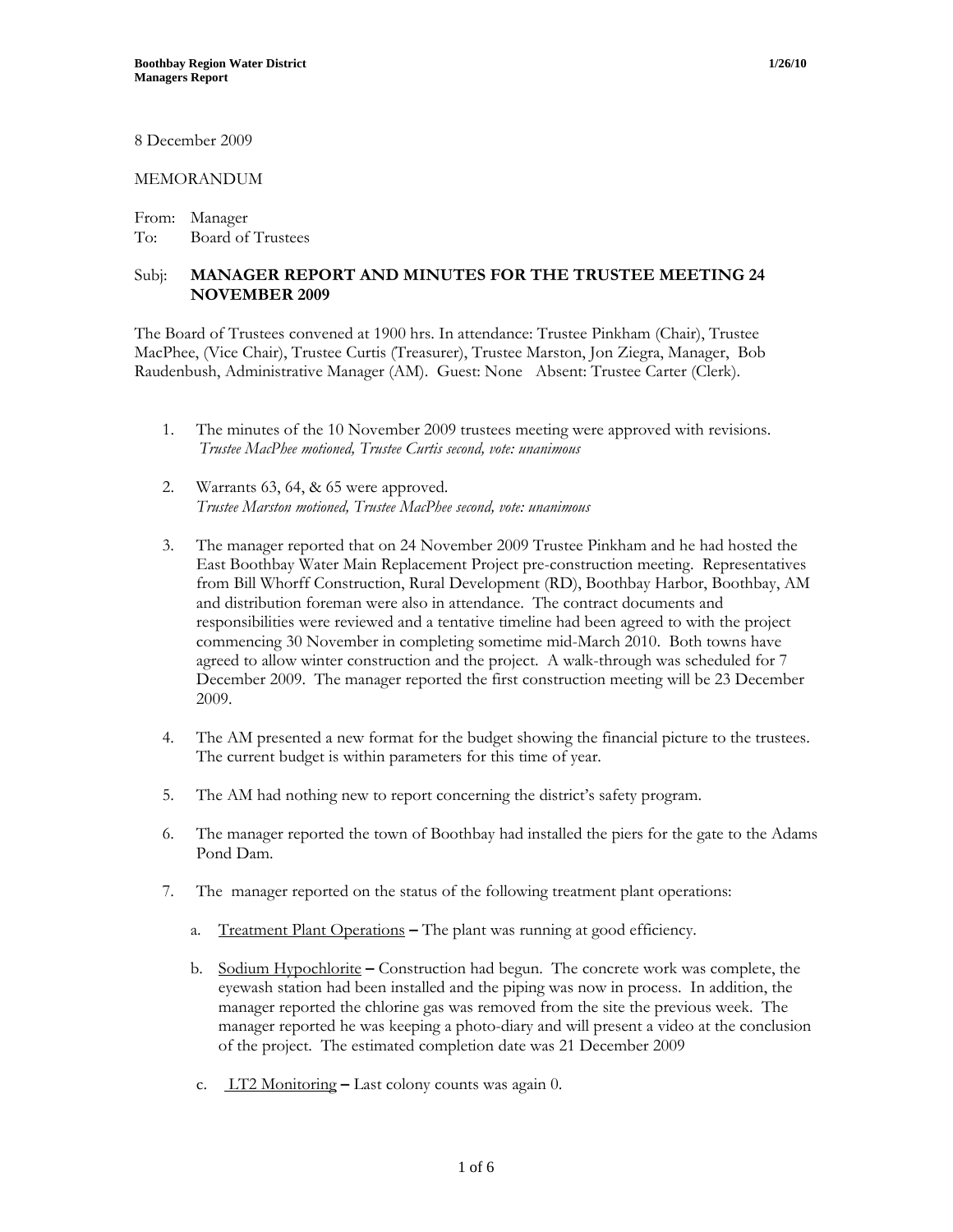- 8. The manager reported the distribution crew was now into winter maintenance. The manager informed the board that he was holding off until the first of the year before reassigning any staff into treatment for mid-level maintenance projects.
- 9. The manager and AM met with EJP concerning a possible GIS contract. The manager provided the board a copy of EJP's proposal which was the manager admitted was inaccurate and needed to be re-worked. This was due to further defining the scope of services. The manger ended by informing the board that further work on GIS would most likely not be pursued in 2010 because of budgetary constraints.
- 10. The manager reported that the preliminary field work was complete for the SWAP and that the district's contractor was working on the final update.
- 11. The manger reported that the master plan was still in-process but very near completion. The board of trustees discussed the tardiness of this contract and thought it not typical of Wright-Pierce performance. The manager was instructed to draft a letter for the boards consideration to be sent to Wright-Pierce expressing the boards dissatisfaction with performance are related to this project. The manager was to have a draft ready for trustee review at the 8 December 2009 meeting.
- 12. Trustee Pinkham and the manager reported that they had met with RD and Dirigo Engineering and discussed the possible funding of the Commercial Street Water Main Rehabilitation Project. The manager discussed that it looked as if we will be requesting an additional \$400,000 in loan/grant if there was expected savings with the East Boothbay Water Main Rehabilitation project. RD was provided a copy of draft district master plan to show that this was a priority for the district. Dirigo Engineering was preparing a place holder for the district with RD who was on record as having no problem funding this in a similar vein as the East Boothbay project.
- 13. The manager provided the trustees with a draft copy of the Boothbay Region Water District 2010 Budget and requested it be an agenda item for the 8 December 2009 trustee meeting. The board agreed to this request with Trustee Curtis asking the board to review the document and preparing any comments for that meeting.
- 14. The meeting was adjourned at 1950 hr. *Trustee MacPhee motioned, Trustee Marston second, vote: unanimous*

## END OF MINUTES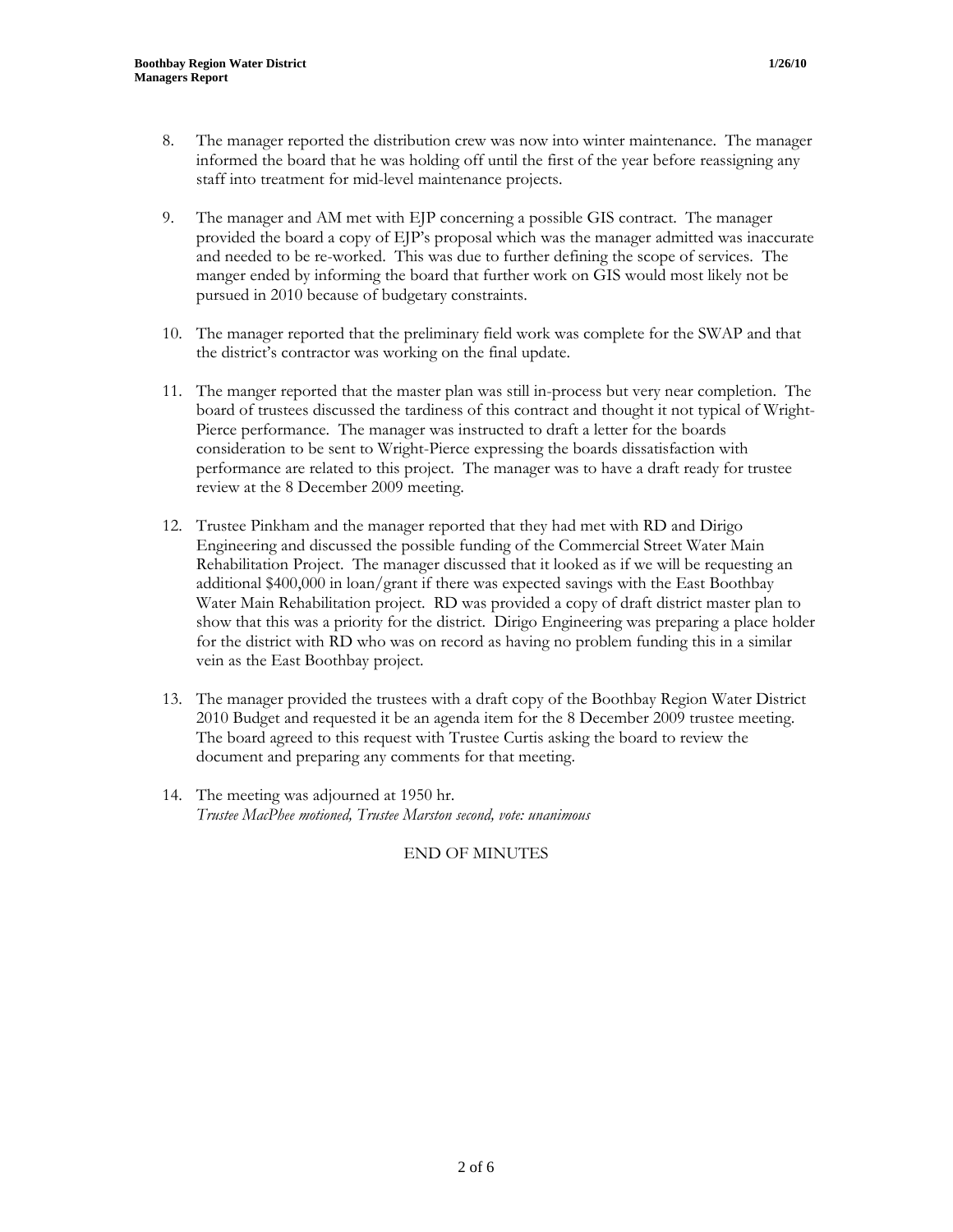## **MANAGERS REPORT**

- 1. The following report lists actions taken by the district since the previous Board of Trustee meeting on 24 November 2009.
- 2. **EAST BOOTHBAY WATER MAIN REPLACEMENT PROJECT** On 7 December 2009A final walk through of the construction zone was conducted. In attendance was Whorff, Jody, Tom W., JA, Dale, me and Dirigo. The work plan was gone over in detail and a memorandum (see attached sheet) is an understanding between all parties. Drilling and blasting started today. A lay down area has been designated at the Masonic Hall in East Boothbay.

The district had to negotiate an easement with Hodgdon Yachts for main looping. This was tricky only in placement because it needed to be placed to fit a planned expansion by Hodgdon. There will be a public informational meeting on 9 December 2009 at 1800 at the East Boothbay Fire Station. Whorff will be providing an updated timeline for the work within the next few days.

- 3. **2009 BUDGET** Bob will provide a full update complete with charts and graphs.
- 4. **2010 BUDGET** Lew had comments. The following is a narrative as provided back to Lew.

## Comment 1 - **Does what we've said in the Exec Summary match our already approved "Priority Lists"?**

Action or Answer - Yes the proposed budget mirrors the most recent priority list which was approved in 2008. In 2009 we were hoping to use the master plan which as we know is still not accepted. Anyway I have attached the 2008 list and annotated in Red the projects that will have been completed by the beginning of 2010. There is one deviation, that being the East Boothbay Water Main Rehabilitation Project but we know that that was a special case. Both the work in 2009 and what is proposed is consistent with the priority list and what has been done thus far with the master plan.

| <b>Funding Required</b>             | Operational                        | <b>Ongoing Upgrade</b>           |
|-------------------------------------|------------------------------------|----------------------------------|
| West Harbor Tank Upgrade            | Dam Overhaul 2008 +                | Security Upgrade †               |
|                                     |                                    |                                  |
| <b>Union Court Rehabilitation</b>   | <b>Demolition of East Boothbay</b> | <b>Watershed Acquisition</b>     |
| $\dagger$ ‡                         | Standpipe †                        |                                  |
| <b>Commercial Street Upgrade</b>    | <b>Chlorine Gas Replacement</b>    | Vehicle Upgrade                  |
|                                     | with Sodium Hypochlorite           |                                  |
| <b>Rice Road/Barlow Hill</b>        | <b>SCADA Upgrade for Plant</b>     | <b>Replacement of Galvanized</b> |
| Upgrade                             | <b>Operations</b>                  | Pipe                             |
| <b>Blow Horn Road Loop</b>          |                                    | <b>Hydrant Upgrade and</b>       |
| (Seasonal) †                        |                                    | Replacement                      |
| <b>Concrete Pad for Pipe</b>        |                                    | <b>Geographical Information</b>  |
| <b>Storage</b>                      |                                    | System (GIS)                     |
| <b>Blue Building Rehabilitation</b> |                                    |                                  |
| Sea Street CDBG and                 |                                    |                                  |
| Replacement +                       |                                    |                                  |
|                                     |                                    |                                  |

#### **Boothbay Region Water District 2008 Priority List**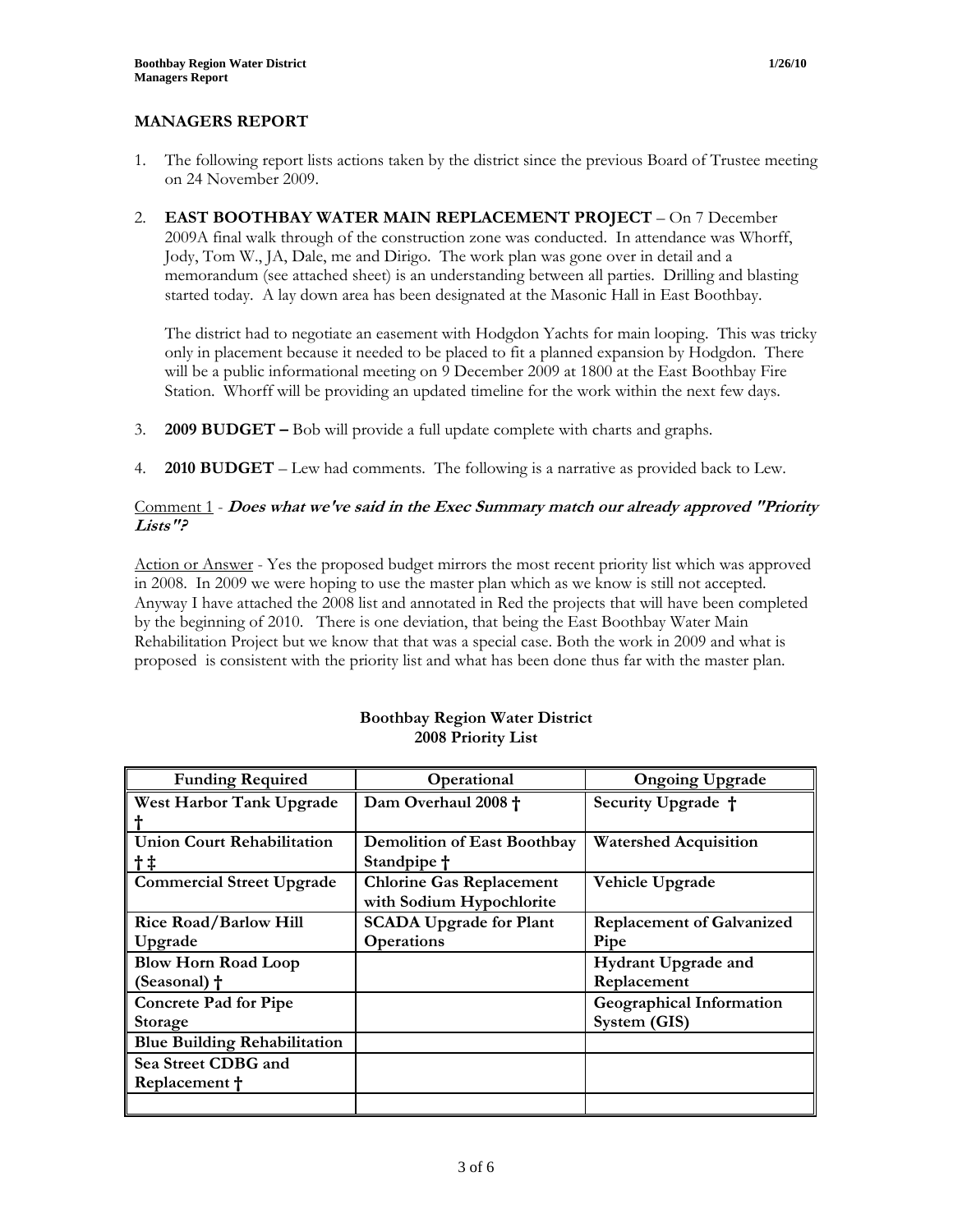Action or Answer – I am not absolutely sure what you are asking. In the detailed budget, the very first line item shows that we had projected in 2008 for the 2009 budget that we would have a contingency of \$800K. We will fall short of that with an estimated \$453K +/- and an additional \$120K we hope to carry over in checking. This budget is not proposing a major jump in contingency. I will consider this budget a success if we hold the line. We are sure that we will need a rate increase at the end of this year and I think we should address contingency growth at that time.

## Comment 3 - **We're going to add hydrants in E. Boothbay to satisfy Washburn & Doughty, as well as Bigelow. So why are the fire protection fees for Boothbay level from 2009?**

Action or Answer – The fire protection fees we charge the towns are set at each rate filing by the PUC. Therefore this work we will be doing will not be reflected until the next rate case. That said the percentage breakout for fire protection fees when we merged was 75% BBH & 25% BB. After the Kenniston Hill and Murray Hill at the 2004 rate increase that ratio changed to 66% BBH and 33% BB. At the 2010 filing I suspect the rate change will be closer to  $60\%/40\%$ . Another point on this is that I intend to include Southport in the next filing for a portion of fire protection. It will be small but they now have fire protection which they did not have originally and they owe in the percentage as well.

## Comment 4 - **SEC I A Revenues:415--(correction) Jobbing revenue was below anticipated levels. (last sentence correction) These were well off due to weather and economy**

Action or Answer – Done.

#### Comment 5 - *417.5--***Minor Income--shouldn't it say" anticipated reimbursement from grants. . ."?**

Action or Answer – Yes it should and that correction has been made.

## Comment 6 - **601.83--Health Insurance & Dental--last sentence is not complete. As it stands it doesn't make sense. What are we getting at?**

Action or Answer – Health insurance is our single biggest expense. I wanted to annotate that somehow. We are looking at blending some self-insurance for a higher deductible plan. We enter into Union negotiations this fall and this is really the only issue. We need to get it under control and everyone agrees with that. To the unions credit they have given back raises to keep the plan we have which is a hidden savings. Our employees are not compensated out-of-line with industry averages so I am not worried about that. I just want to let you and the trustees, and whoever picks up this public document, that this is something that is necessary, expensive and something we need to work on together to control. I would like to talk about this at the next meeting just so we are all on the same page and I will try to rework a brief description.

## Comment 7 - **618--Chemicals--Next to last sentence, change to read: "As of this date the biggest factor in the decrease is that there were 2 million cubic feet less than last year of finished water requiring chemical treatment."**

Action or Answer – Done.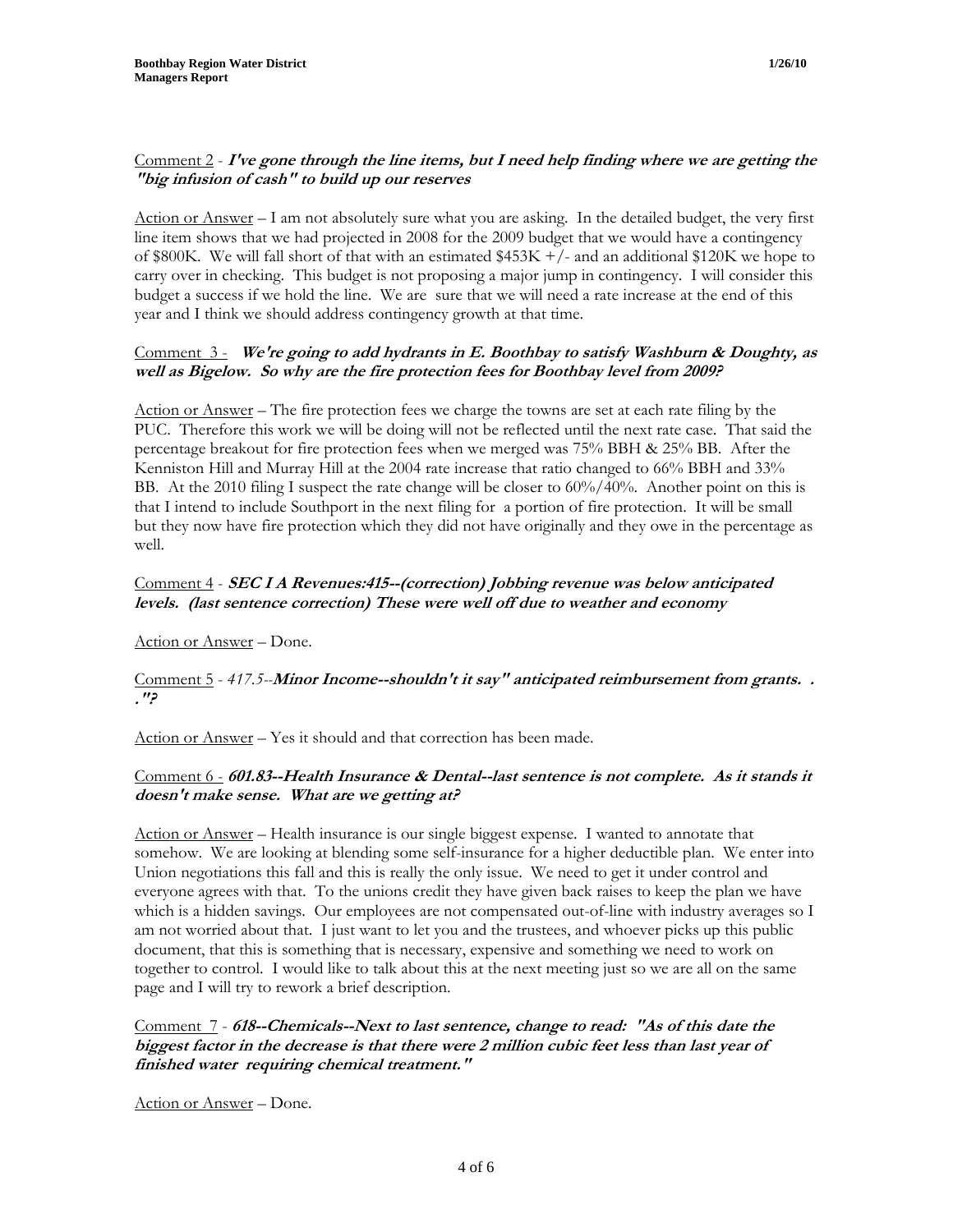## Comment 8 *- 620.62--***Mains and Services--Are we saying we should stop case-by-case approvals?**

Action or Answer – No what I meant is we accomplished more upgrade than we had originally proposed. These opportunities came up on a case by case basis and either had to do with catastrophic failure and instead of patching back on a marginal system we decided to do an upgrade or it revolved around the towns paving plans. The towns paving plans are haphazard at best so we have to be reactionary in our upgrades if we want free paving. I will re-work the description.

Comment 9 - **SEC II Analysis of 2010 Budget A--Budget Objectives--(2nd Paragraph correction) "2009 was a very poor year for both revenues and expenses. Expenses were high. , ," (3rd Paragraph correction) A better and more appropriate word in place of 'abjuration' would be 'anomally', i.e. "2009 was an anomaly." (5th Paragraph correction) 1st sentence: Add after "not accepted" the words "The Master Plan" and put a period after the word "yet". Then a new sentence: "The Master Plan has synthesized. . ."** 

Action or Answer – Done.

#### Comment 10 - **618.49 Chlorine--Why isn't it being removed as a budget line item?**

Action or Answer - It will on the next budget. However, I can remove Ammonia because there is no carry through or comparison for this budget.

### Comment 11 - *Admin***. & contractural--Why are we budgeting less this year when we had overruns last year?**

Action or Answer - Our actual consultation need has decreased for day to day stuff. We are designing our own upgrades and are using vendor services now more for free or low cost. The run-up in 2009 was due to the East Boothbay Water Main Rehabilitation Project and will be reimbursed, in large part, in January. The heavy budget overrun is a phantom.

- 5. **SAFETY UPDATE** We are awaiting Greg Kidd to schedule the annual safety refresher which will happen this month.
- 6. **ADAMS POND DAM GATE** Complete, the fire chief and town manager have been thanked.
- 7. **TREATMENT PLANT –**The status of the following:
	- d. **Treatment Plant Operations –** The plant is running at good efficiency.
	- e. **Sodium Hypochlorite –**Construction continues. The piping has been completed and hydro tested. The injection pumps remain to be installed and injection line, which will take approximately a week to construct and install, is in process. We will be completing the final electrical and control connections on 14 December and expect the first shipment for the new tank on 18 December. Shakedown and start-up is slated for the week of 21 December.
	- f. **LT2 Monitoring** Last colony counts was again 0.